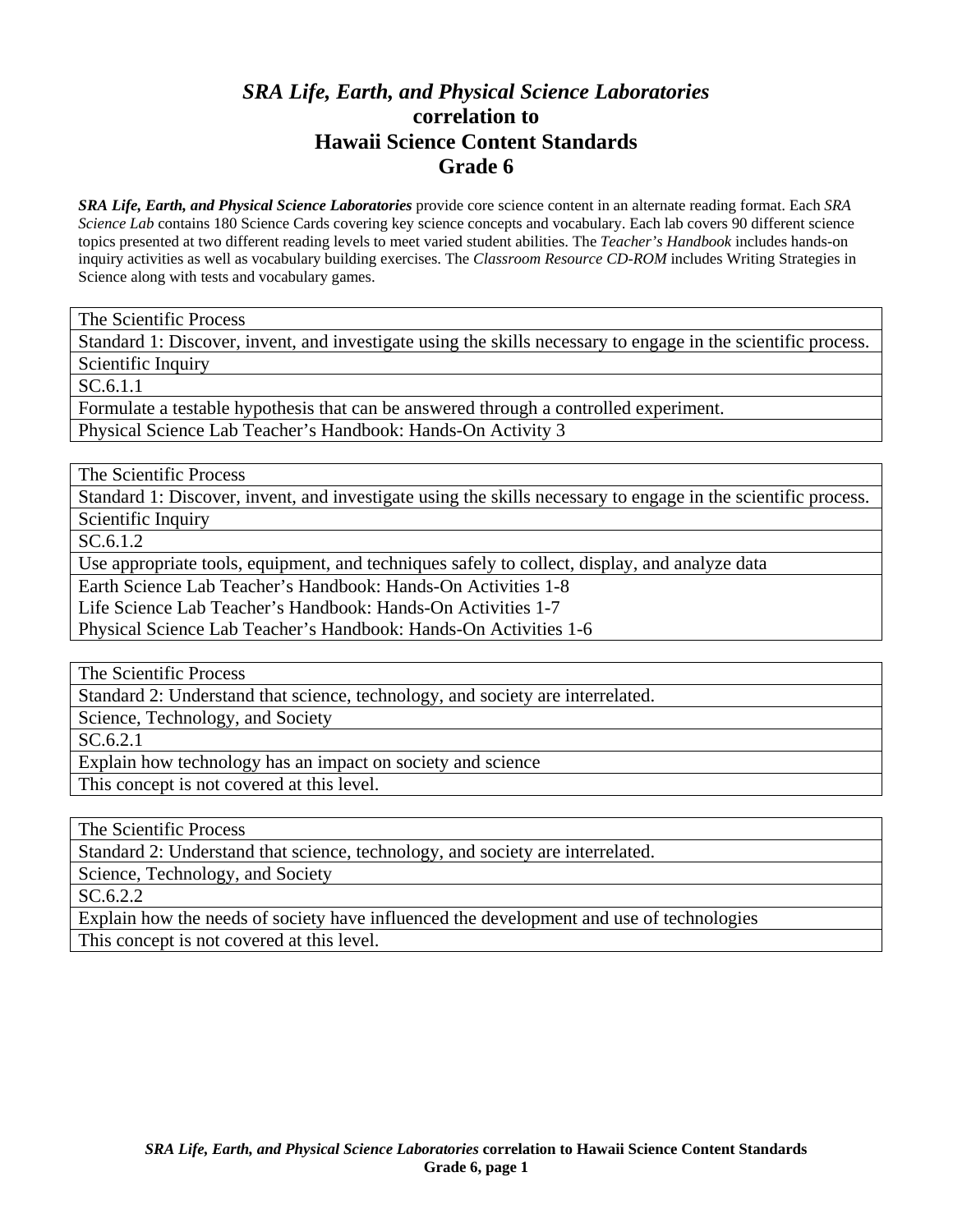Life and Environmental Issues

Standard 3: Understand the unity, diversity, and interrelationships of organisms, including their relationship to cycles of matter and energy in the environment

Cycles of Matter and Energy

SC.6.3.1

Describe how matter and energy are transferred within and among living systems and their physical environment

Life Science Lab, Level A: Cards 76, 77, 78, 79 Life Science Lab, Level B: Cards 76, 77, 78, 79

Physical, Earth, and Space Sciences

Standard 6: Understand the nature of matter and energy, forms of energy (including waves) and energy transformations, and their significance in understanding the structure of the universe

Energy and its Transformation

SC.6.6.1

Compare how heat energy can be transferred through conduction, convection, and radiation

Physical Science Lab, Level A: Cards 43, 44

Physical Science Lab, Level B: Cards 43, 44

Physical, Earth, and Space Sciences

Standard 6: Understand the nature of matter and energy, forms of energy (including waves) and energy transformations, and their significance in understanding the structure of the universe

Energy and its Transformation

SC.6.6.2

Describe the different types of energy transformations

Physical Science Lab, Level A: Cards 36, 39, 40, 41

Physical Science Lab, Level B: Cards 36, 39, 40, 41

Physical, Earth, and Space Sciences

Standard 6: Understand the nature of matter and energy, forms of energy (including waves) and energy transformations, and their significance in understanding the structure of the universe

Energy and its Transformation

SC.6.6.3

Explain how energy can change forms and is conserved

Physical Science Lab, Level A: Card 37

Physical Science Lab, Level B: Card 37

Physical, Earth, and Space Sciences

Standard 6: Understand the nature of matter and energy, forms of energy (including waves) and energy transformations, and their significance in understanding the structure of the universe

Energy and its Transformation

SC.6.6.4

Describe and give examples of different types of energy waves

Physical Science Lab, Level A: Card 43

Physical Science Lab, Level B: Card 43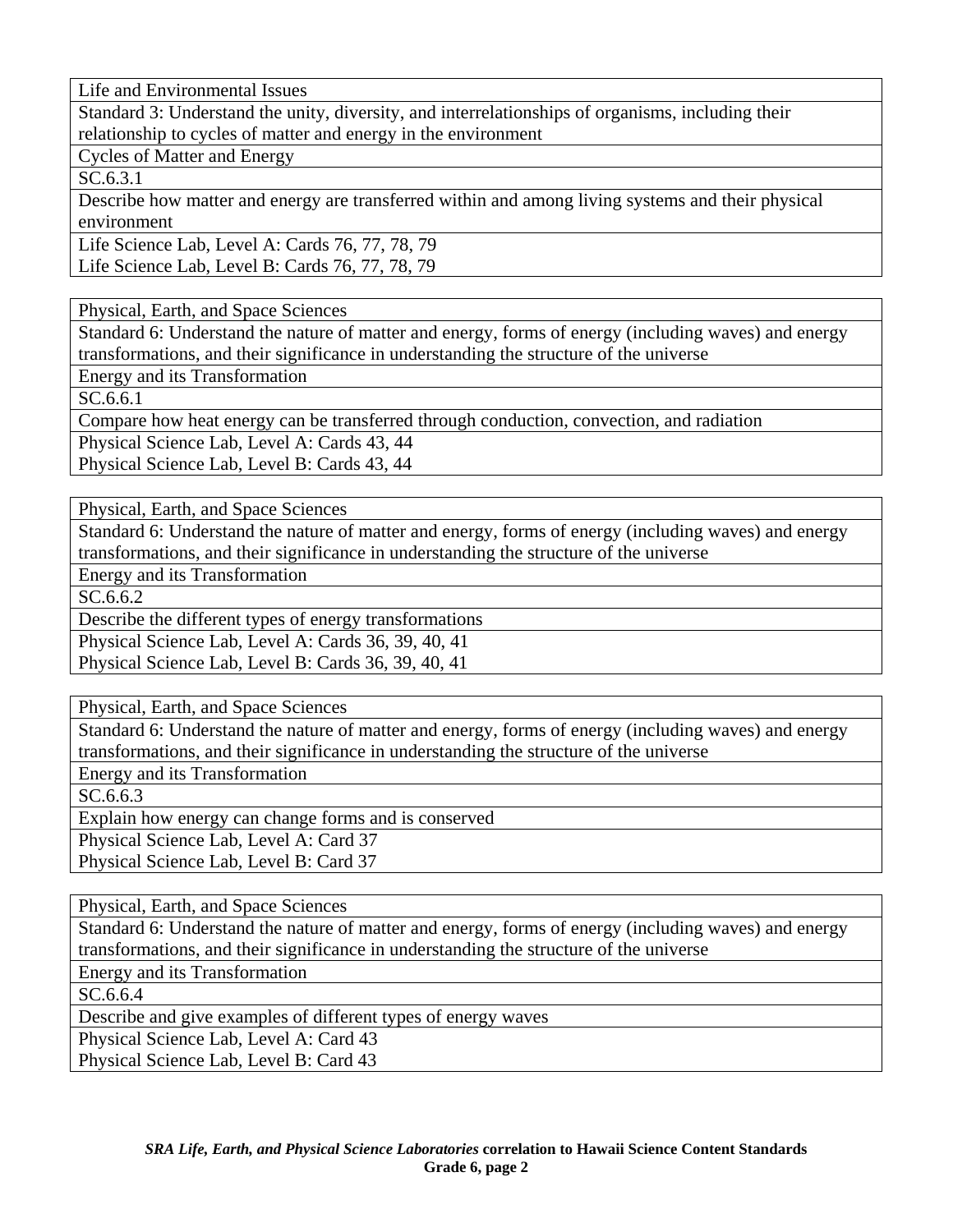Standard 6: Understand the nature of matter and energy, forms of energy (including waves) and energy transformations, and their significance in understanding the structure of the universe

The Nature of Matter

SC.6.6.5

Explain how matter can change physical or chemical forms, but the total amount of matter remains constant

Physical Science Lab, Level A: Cards 5, 6, 8, 9 Physical Science Lab, Level B: Cards 5, 6, 8, 9

Physical, Earth, and Space Sciences

Standard 6: Understand the nature of matter and energy, forms of energy (including waves) and energy transformations, and their significance in understanding the structure of the universe

The Nature of Matter

SC.6.6.6

Describe and compare the physical and chemical properties of different substances

Physical Science Lab, Level A: Cards 18, 19, 20, 26

Physical Science Lab, Level B: Cards 18, 19, 20, 26

Physical, Earth, and Space Sciences

Standard 6: Understand the nature of matter and energy, forms of energy (including waves) and energy transformations, and their significance in understanding the structure of the universe

The Nature of Matter

SC.6.6.7

Describe the organization of the periodic table

Physical Science Lab, Level A: Card 17

Physical Science Lab, Level B: Card 17

Physical, Earth, and Space Sciences

Standard 6: Understand the nature of matter and energy, forms of energy (including waves) and energy transformations, and their significance in understanding the structure of the universe

The Nature of Matter

SC.6.6.8

Recognize changes that indicate that a chemical reaction has taken place

Physical Science Lab, Level A: Cards 27, 28, 29, 30

Physical Science Lab, Level B: Cards 27, 28, 29, 30

Physical, Earth, and Space Sciences

Standard 6: Understand the nature of matter and energy, forms of energy (including waves) and energy transformations, and their significance in understanding the structure of the universe

The Nature of Matter

SC.6.6.9

Describe matter using the atomic model

Physical Science Lab, Level A: Card 3 Physical Science Lab, Level B: Card 3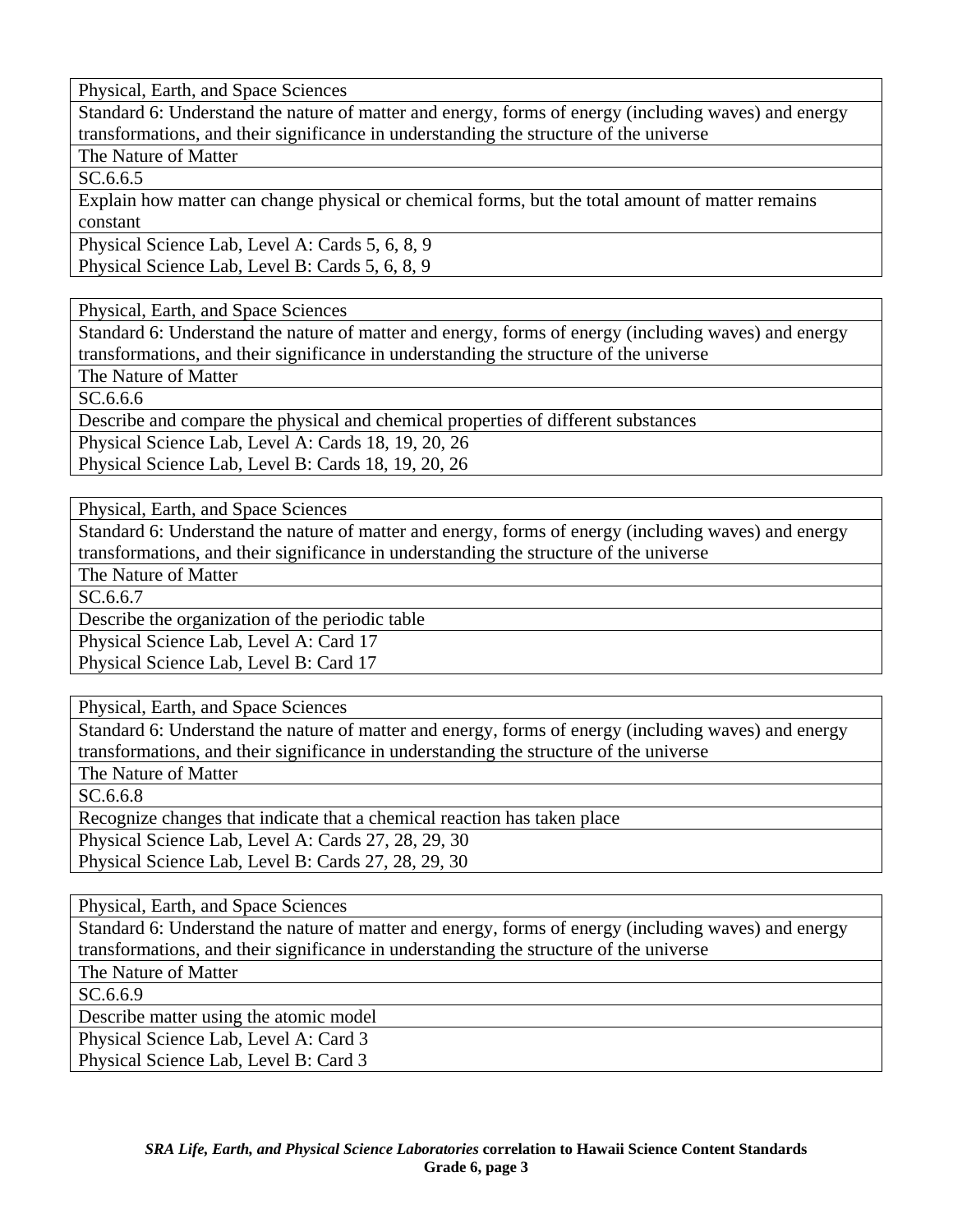Standard 6: Understand the nature of matter and energy, forms of energy (including waves) and energy transformations, and their significance in understanding the structure of the universe

Waves

SC.6.6.10

Explain how vibrations in materials set up wavelike disturbances that spread away from the source Physical Science Lab, Level A: Cards 77, 78

Physical Science Lab, Level B: Cards 77, 78

Physical, Earth, and Space Sciences

Standard 7: Understand the relationship between force, mass, and motion of objects; and know the major natural forces: gravitational, electric, and magnetic

Force and Motion

SC.6.7.1

Describe examples of how forces affect an object's motion

Physical Science Lab, Level A: Cards 50, 51, 52, 53, 54, 55, 56, 57, 58, 59, 60, 61 Physical Science Lab, Level B: Cards 50, 51, 52, 53, 54, 55, 56, 57, 58, 59, 60, 61

Physical, Earth, and Space Sciences

Standard 7: Understand the relationship between force, mass, and motion of objects; and know the major natural forces: gravitational, electric, and magnetic

Forces in the Universe

SC.6.7.2

Explain that electric currents can produce magnetic effects and that magnets can cause electric currents Physical Science Lab, Level A: Cards 66, 74, 76 Physical Science Lab, Level B: Cards 66, 74, 76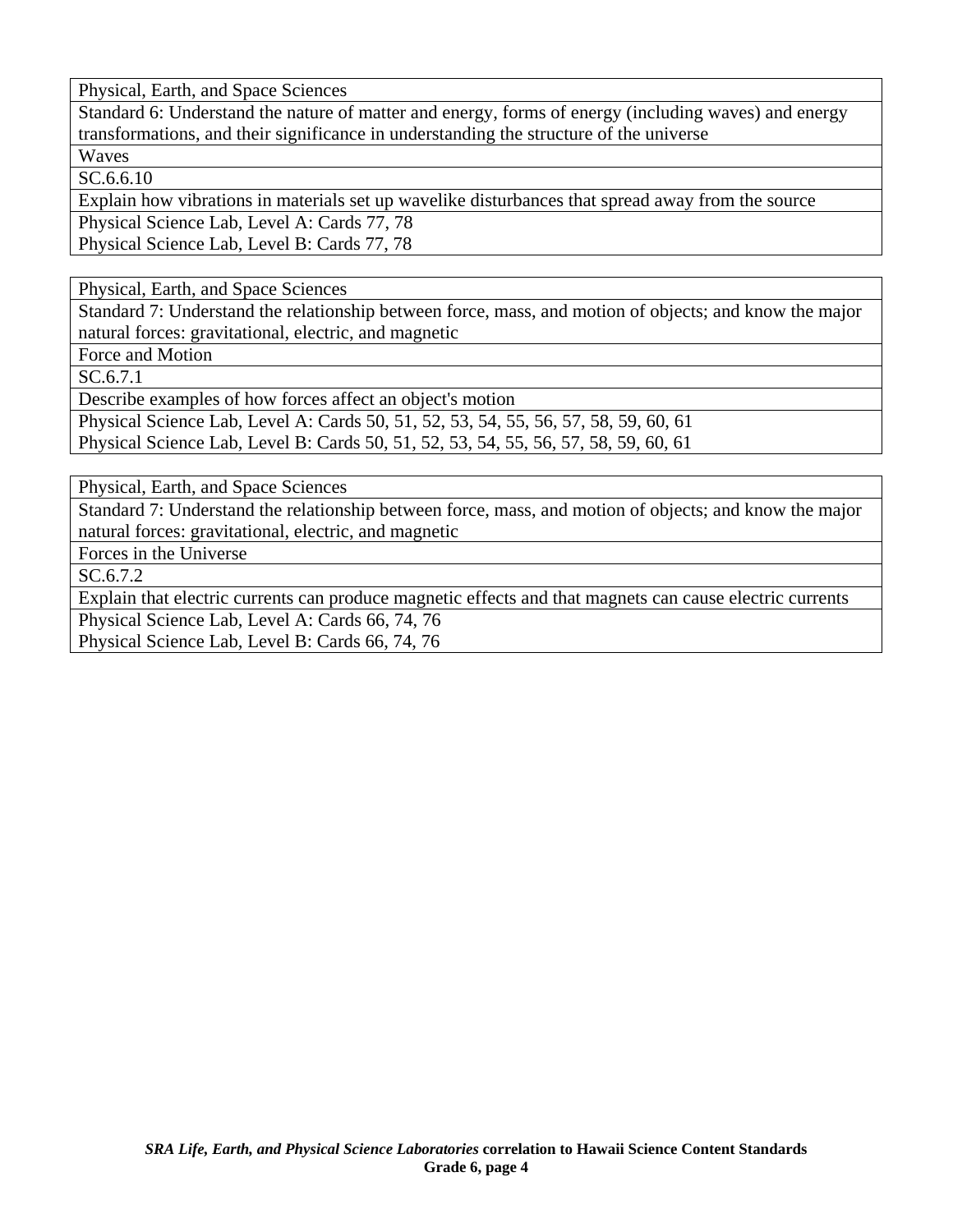## *SRA Life, Earth, and Physical Science Laboratories*  **correlation to Hawaii Science Content Standards Grade 7**

*SRA Life, Earth, and Physical Science Laboratories* provide core science content in an alternate reading format. Each *SRA Science Lab* contains 180 Science Cards covering key science concepts and vocabulary. Each lab covers 90 different science topics presented at two different reading levels to meet varied student abilities. The *Teacher's Handbook* includes hands-on inquiry activities as well as vocabulary building exercises. The *Classroom Resource CD-ROM* includes Writing Strategies in Science along with tests and vocabulary games.

The Scientific Process

Standard 1: Discover, invent, and investigate using the skills necessary to engage in the scientific process.

Scientific Inquiry

SC.7.1.1

Design and safely conduct a scientific investigation to answer a question or test a hypothesis

Earth Science Lab Teacher's Handbook: Hands-On Activities 1-8

Life Science Lab Teacher's Handbook: Hands-On Activities 1-7

Physical Science Lab Teacher's Handbook: Hands-On Activities 1-6

The Scientific Process

Standard 1: Discover, invent, and investigate using the skills necessary to engage in the scientific process. Scientific Inquiry

SC.7.1.2

Explain the importance of replicable trials

Life Science Lab, Level A: Card 5 Life Science Lab, Level B: Card 5

Life Science Lab Teacher's Handbook: Hands-On Activities 1, 2, 4 Physical Science Lab Teacher's Handbook: Hands-On Activities 2, 3, 4, 6

The Scientific Process

Standard 1: Discover, invent, and investigate using the skills necessary to engage in the scientific process. Scientific Knowledge

SC.7.1.3

Explain the need to revise conclusions and explanations based on new scientific evidence This concept is not covered at this level.

The Scientific Process

Standard 2: Understand that science, technology, and society are interrelated.

Science, Technology, and Society

SC.7.2.1

Explain the use of reliable print and electronic sources to provide scientific information and evidence This concept is not covered at this level.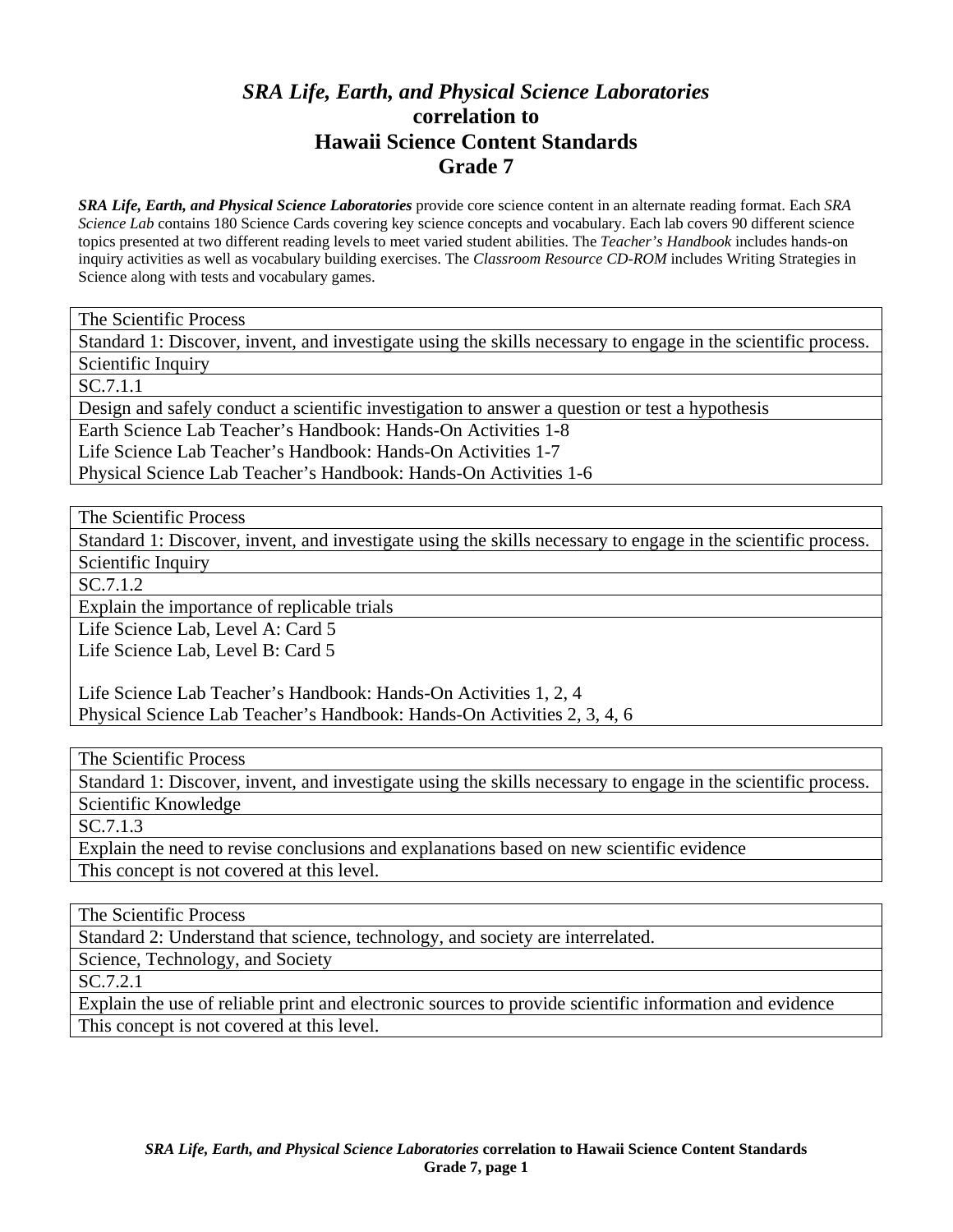Standard 3: Understand the unity, diversity, and interrelationships of organisms, including their relationship to cycles of matter and energy in the environment

Cycles of Matter and Energy

SC.7.3.1

Explain how energy moves through food webs, including the roles of photosynthesis and cellular respiration

Life Science Lab, Level A: Cards 9, 17, 76, 77 Life Science Lab, Level B: Cards 9, 17, 76, 77

Life and Environmental Sciences

Standard 3: Understand the unity, diversity, and interrelationships of organisms, including their relationship to cycles of matter and energy in the environment

Interdependence

SC.7.3.2

Explain the interaction and dependence of organisms on one another

Life Science Lab, Level A: Cards 71, 72, 73, 74, 75

Life Science Lab, Level B: Cards 71, 72, 73, 74, 75

Life and Environmental Sciences

Standard 3: Understand the unity, diversity, and interrelationships of organisms, including their relationship to cycles of matter and energy in the environment

Interdependence

SC.7.3.3

Explain how biotic and abiotic factors affect the carrying capacity and sustainability of an ecosystem Life Science Lab, Level A: Card 70

Life Science Lab, Level B: Card 70

Life and Environmental Sciences

Standard 4: Understand the structures and functions of living organisms and how organisms can be compared scientifically

Cells, Tissues, Organs, and Organ Systems

SC.7.4.1

Describe the cell theory

Life Science Lab, Level A: Card 5 Life Science Lab, Level B: Card 5

Life and Environmental Sciences

Standard 4: Understand the structures and functions of living organisms and how organisms can be compared scientifically

Cells, Tissues, Organs, and Organ Systems

SC.7.4.2

Describe the basic structure and function of various types of cells

Life Science Lab, Level A: Cards 6, 7, 8, 9, 10

Life Science Lab, Level B: Cards 6, 7, 8, 9, 10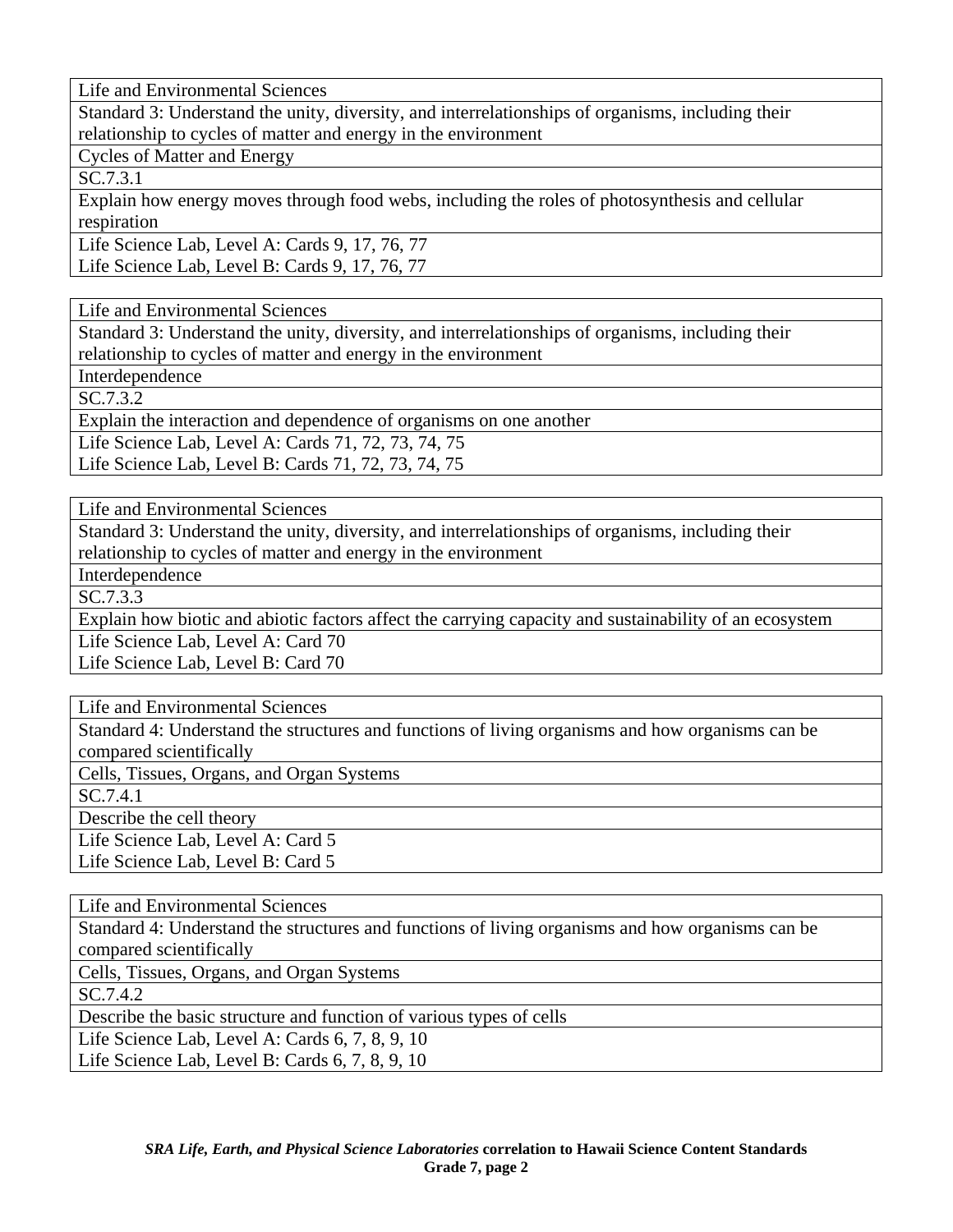Standard 4: Understand the structures and functions of living organisms and how organisms can be compared scientifically

Cells, Tissues, Organs, and Organ Systems

SC.7.4.3

Describe the levels of organization in organisms

Life Science Lab, Level A: Cards 16, 44

Life Science Lab, Level B: Cards 16, 44

Life and Environmental Sciences

Standard 4: Understand the structures and functions of living organisms and how organisms can be compared scientifically

Classification

SC.7.4.4

Classify organisms according to their degree of relatedness

Life Science Lab, Level A: Cards 1, 2, 3, 25

Life Science Lab, Level B: Cards 1, 2, 3, 25

Life and Environmental Sciences

Standard 5: Understand genetics and biological evolution and their impact on the unity and diversity of organisms

Heredity

SC.7.5.1

Differentiate between sexual and asexual reproduction

Life Science Lab, Level A: Cards 60, 61

Life Science Lab, Level B: Cards 60, 61

Life and Environmental Sciences

Standard 5: Understand genetics and biological evolution and their impact on the unity and diversity of organisms

Heredity

SC.7.5.2

Describe how an inherited trait can be determined by one or more genes which are found on chromosomes

Life Science Lab, Level A: Cards 62, 63 Life Science Lab, Level B: Cards 62, 63

Life and Environmental Sciences

Standard 5: Understand genetics and biological evolution and their impact on the unity and diversity of organisms

Heredity

SC.7.5.3

Explain that small differences between parents and offspring could produce descendants that look very different from their ancestors

Life Science Lab, Level A: Card 66 Life Science Lab, Level B: Card 66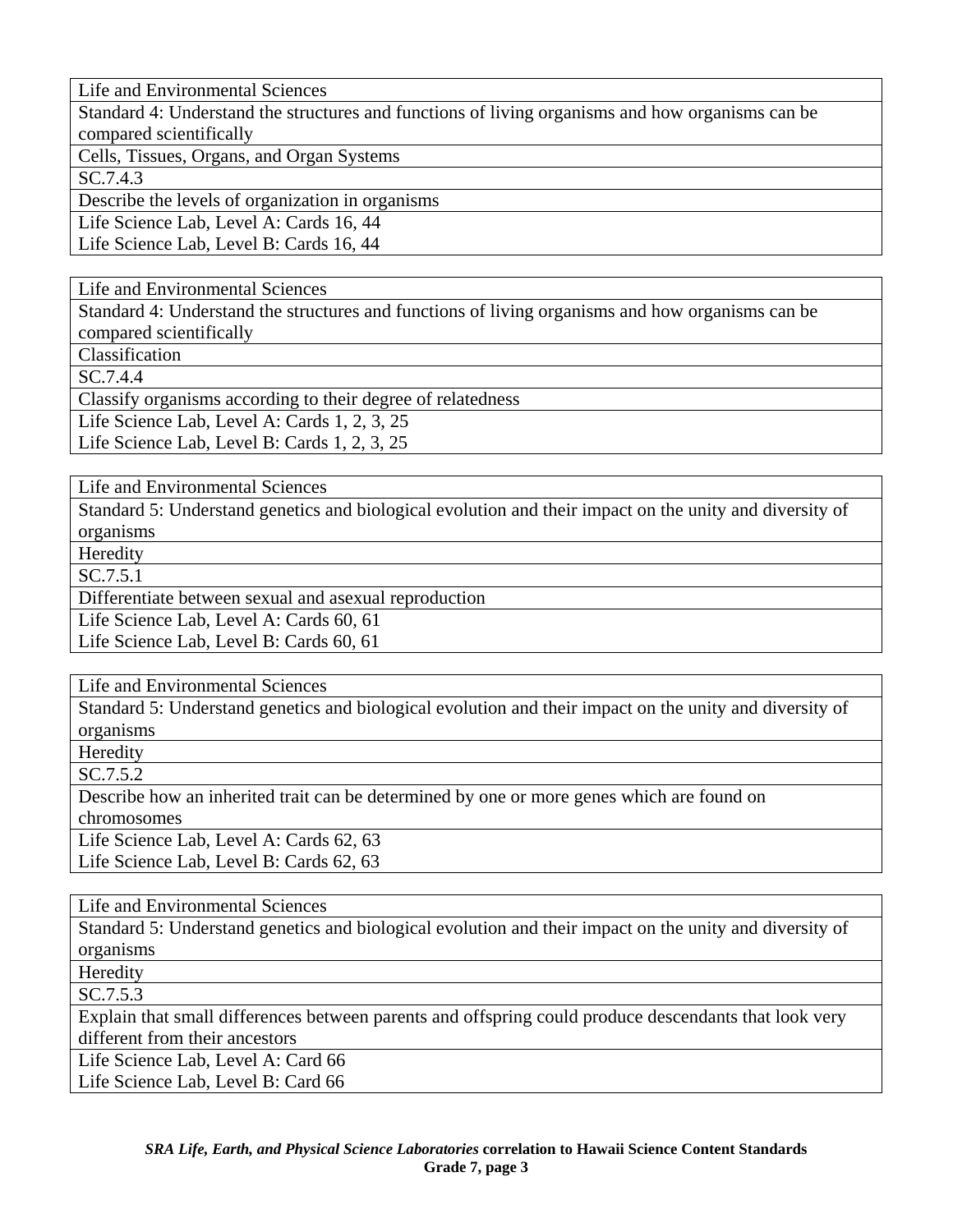Standard 5: Understand genetics and biological evolution and their impact on the unity and diversity of organisms

Unity and Diversity

SC.7.5.4

Analyze how organisms' body structures contribute to their ability to survive and reproduce

Life Science Lab, Level A: Card 41

Life Science Lab, Level B: Card 41

Life and Environmental Sciences

Standard 5: Understand genetics and biological evolution and their impact on the unity and diversity of organisms

Biological Evolution

SC.7.5.5

Explain how fossils provide evidence that life and environmental conditions have changed over time

Life Science Lab, Level A: Card 67

Life Science Lab, Level B: Card 67

Life and Environmental Sciences

Standard 5: Understand genetics and biological evolution and their impact on the unity and diversity of organisms

Unity and Diversity

SC.7.5.6

Explain why variation(s) in a species' gene pool contributes to its survival in a constantly changing environment

Life Science Lab, Level A: Cards 64, 65

Life Science Lab, Level B: Cards 64, 65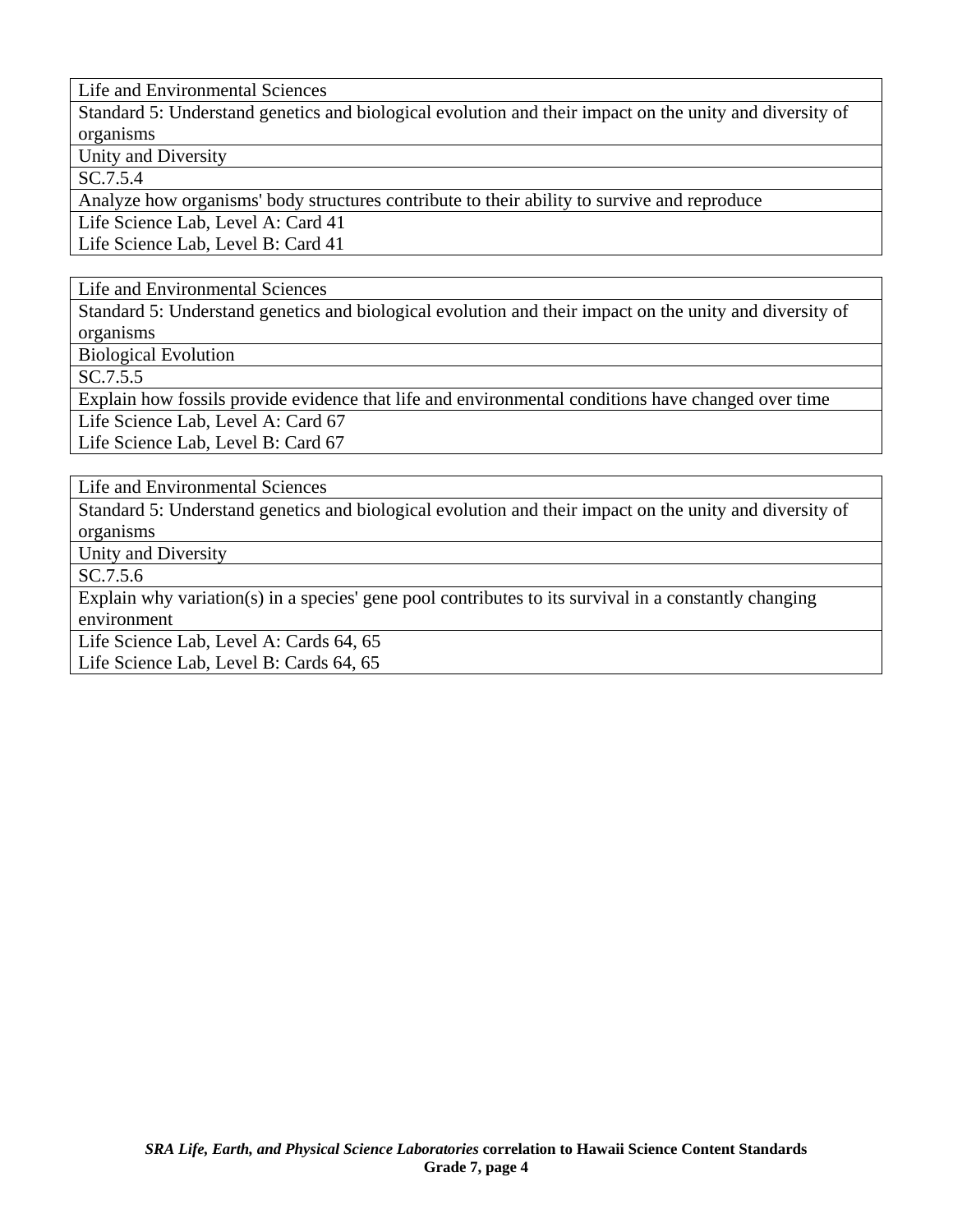## *SRA Life, Earth, and Physical Science Laboratories*  **correlation to Hawaii Science Content Standards Grade 8**

*SRA Life, Earth, and Physical Science Laboratories* provide core science content in an alternate reading format. Each *SRA Science Lab* contains 180 Science Cards covering key science concepts and vocabulary. Each lab covers 90 different science topics presented at two different reading levels to meet varied student abilities. The *Teacher's Handbook* includes hands-on inquiry activities as well as vocabulary building exercises. The *Classroom Resource CD-ROM* includes Writing Strategies in Science along with tests and vocabulary games.

The Scientific Process

Standard 1: Discover, invent, and investigate using the skills necessary to engage in the scientific process.

Scientific Inquiry

SC.8.1.1

Determine the link(s) between evidence and the conclusion(s) of an investigation

Earth Science Lab Teacher's Handbook: Hands-On Activities 1-8

Life Science Lab Teacher's Handbook: Hands-On Activities 1-7

Physical Science Lab Teacher's Handbook: Hands-On Activities 1-6

The Scientific Process

Standard 1: Discover, invent, and investigate using the skills necessary to engage in the scientific process. Scientific Inquiry

SC.8.1.2

Communicate the significant components of the experimental design and results of a scientific investigation

Earth Science Lab Teacher's Handbook: Hands-On Activities 1-8 Life Science Lab Teacher's Handbook: Hands-On Activities 1-7

Physical Science Lab Teacher's Handbook: Hands-On Activities 1-6

The Scientific Process

Standard 2: Understand that science, technology, and society are interrelated.

Science, Technology, and Society

SC.8.2.1

Describe significant relationships among society, science, and technology and how one impacts the other This concept is not covered at this level.

The Scientific Process

Standard 2: Understand that science, technology, and society are interrelated.

Unifying Concepts and Themes

SC.8.2.2

Describe how scale and mathematical models can be used to support and explain scientific data This concept is not covered at this level.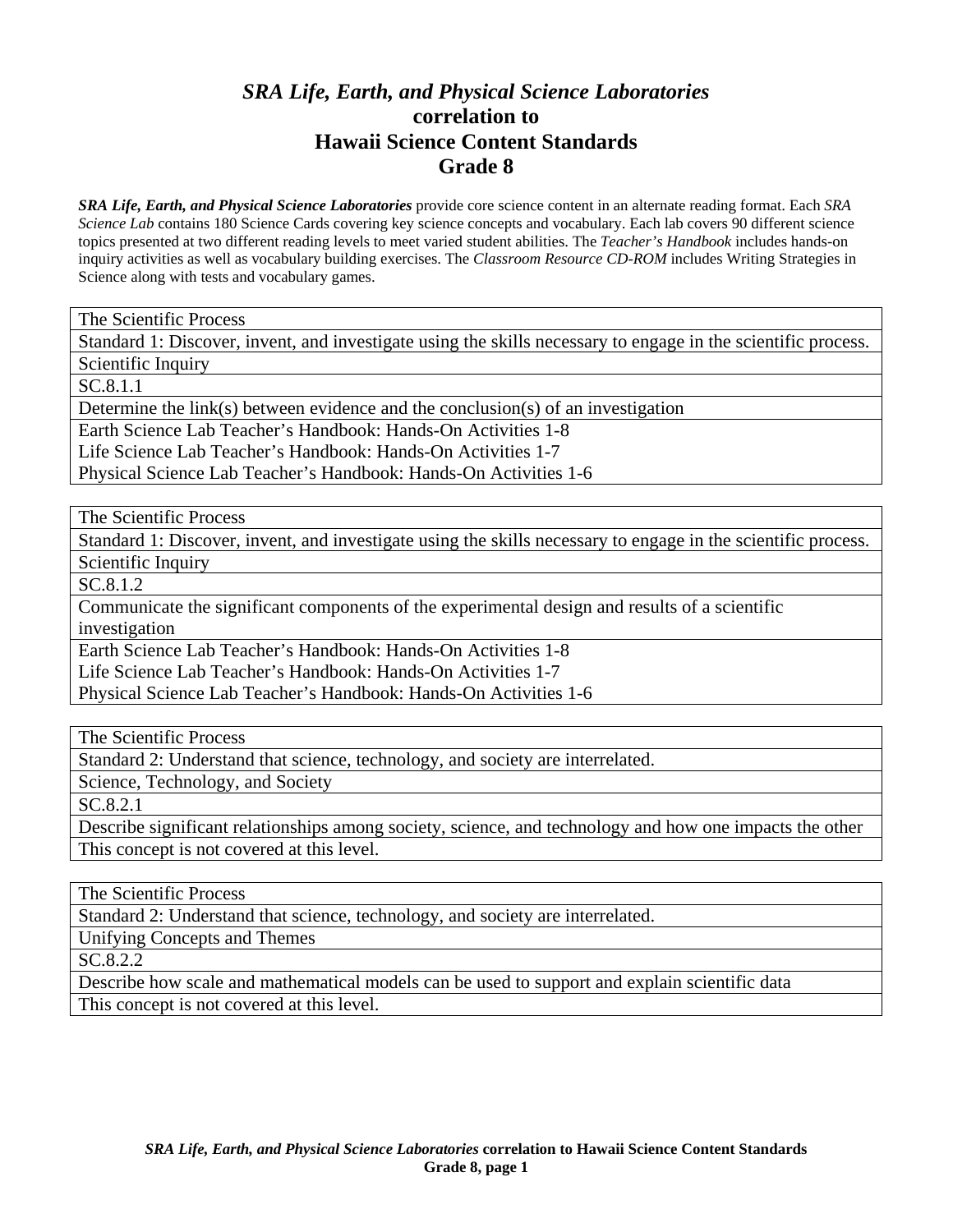Standard 5: Understand genetics and biological evolution and their impact on the unity and diversity of organisms

Biological Evolution

SC.8.5.1

Describe how changes in the physical environment affect the survival of organisms

Life Science Lab, Level A: Card 70

Life Science Lab, Level B: Card 70

Physical, Earth, and Space Sciences

Standard 6: Understand the nature of matter and energy, forms of energy (including waves) and energy transformations, and their significance in understanding the structure of the universe

Waves SC.8.6.1

Explain the relationship between the color of light and wavelength within the electromagnetic spectrum Physical Science Lab, Level A: Cards 77, 78, 82, 85

Physical Science Lab, Level B: Cards 77, 78, 82, 85

Physical, Earth, and Space Sciences

Standard 6: Understand the nature of matter and energy, forms of energy (including waves) and energy transformations, and their significance in understanding the structure of the universe

Waves

SC.8.6.2

Explain how seismic waves provide scientists with information about the structure of Earth's interior

Earth Science Lab, Level A: Card 1

Earth Science Lab, Level B: Card 1

Physical, Earth, and Space Sciences

Standard 6: Understand the nature of matter and energy, forms of energy (including waves) and energy transformations, and their significance in understanding the structure of the universe

Waves

SC.8.6.3

Identify the characteristics and properties of mechanical and electromagnetic waves Physical Science Lab, Level A: Cards 77, 78, 79, 80, 83 Physical Science Lab, Level B: Cards 77, 78, 79, 80, 83

Physical, Earth, and Space Sciences

Standard 7: Understand the relationship between force, mass, and motion of objects; and know the major natural forces: gravitational, electric, and magnetic

Forces in the Universe

SC.8.7.1

Explain that every object has mass and therefore exerts a gravitational force on other objects

Physical Science Lab, Level A: Cards 54, 59

Physical Science Lab, Level B: Cards 54, 59

Earth Science Lab, Level A: Cards 62, 66 Earth Science Lab, Level B: Cards 62, 66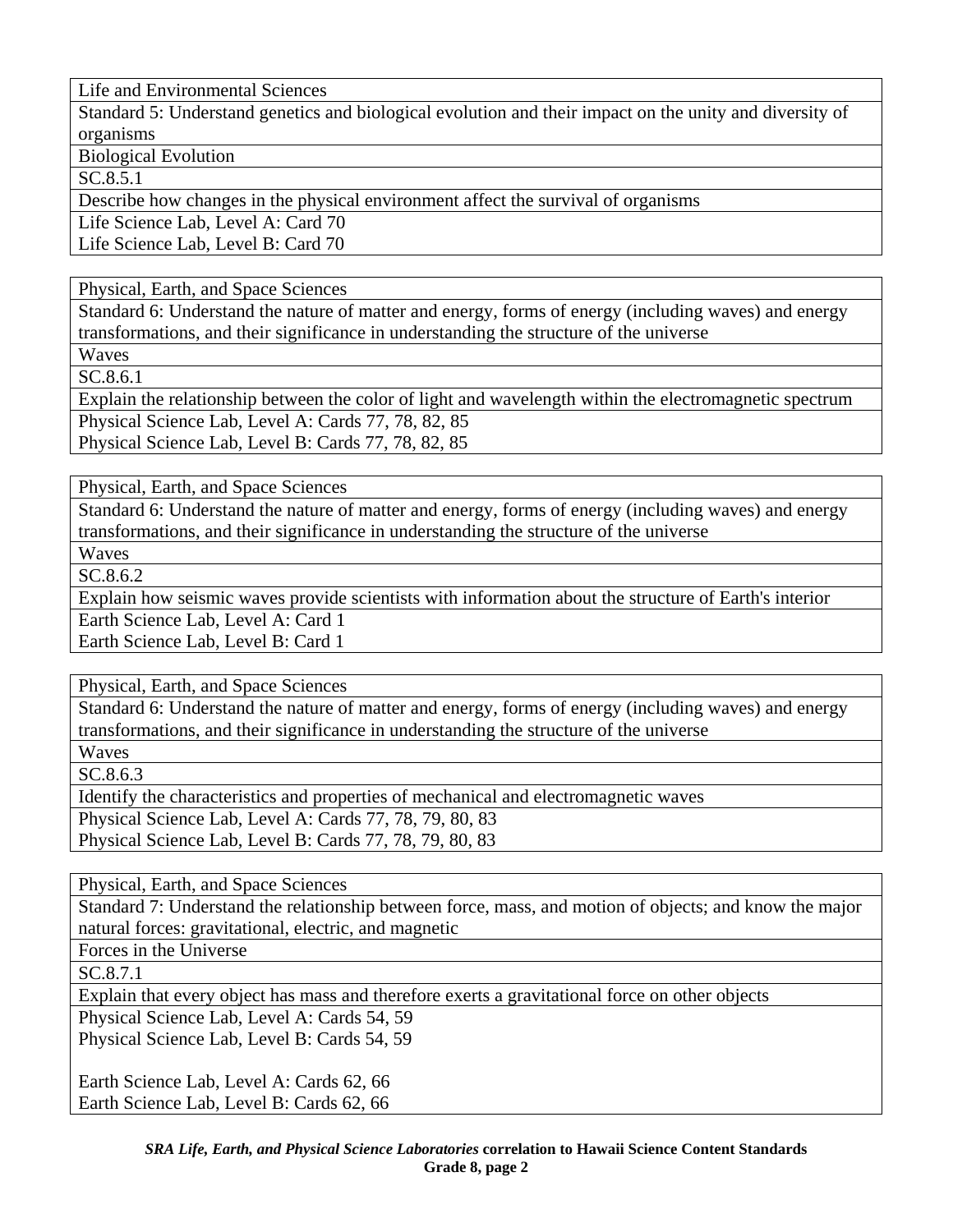Standard 8: Understand the Earth and its processes, the solar system, and the universe and its contents Earth Materials

SC.8.8.1

Compare the characteristics of the three main types of rocks

Earth Science Lab, Level A: Cards 6, 7, 8

Earth Science Lab, Level B: Cards 6, 7, 8

Physical, Earth, and Space Sciences

Standard 8: Understand the Earth and its processes, the solar system, and the universe and its contents

Earth Materials SC.8.8.2

Illustrate the rock cycle and explain how igneous, metamorphic, and sedimentary rocks are formed Earth Science Lab, Level A: Card 9 Earth Science Lab, Level B: Card 9

Physical, Earth, and Space Sciences

Standard 8: Understand the Earth and its processes, the solar system, and the universe and its contents Earth in the Solar System

SC.8.8.3

Describe how the Earth's motions and tilt on its axis affect the seasons and weather patterns Earth Science Lab, Level A: Card 62

Earth Science Lab, Level B: Card 62

Physical, Earth, and Space Sciences

Standard 8: Understand the Earth and its processes, the solar system, and the universe and its contents Forces that shape the Earth

SC.8.8.4

Explain how the sun is the major source of energy influencing climate and weather on Earth Earth Science Lab, Level A: Cards 43, 55 Earth Science Lab, Level B: Cards 43, 55

Physical, Earth, and Space Sciences

Standard 8: Understand the Earth and its processes, the solar system, and the universe and its contents Forces that shape the Earth

SC.8.8.5

Explain the concepts of continental drift and plate tectonics Earth Science Lab, Level A: Cards 10, 11, 12, 13 Earth Science Lab, Level B: Cards 10, 11, 12, 13

Physical, Earth, and Space Sciences

Standard 8: Understand the Earth and its processes, the solar system, and the universe and its contents Forces that shape the Earth

SC.8.8.6

Explain the relationship between density and convection currents in the ocean and atmosphere

Earth Science Lab, Level A: Cards 38, 39, 87

Earth Science Lab, Level B: Cards 38, 39, 87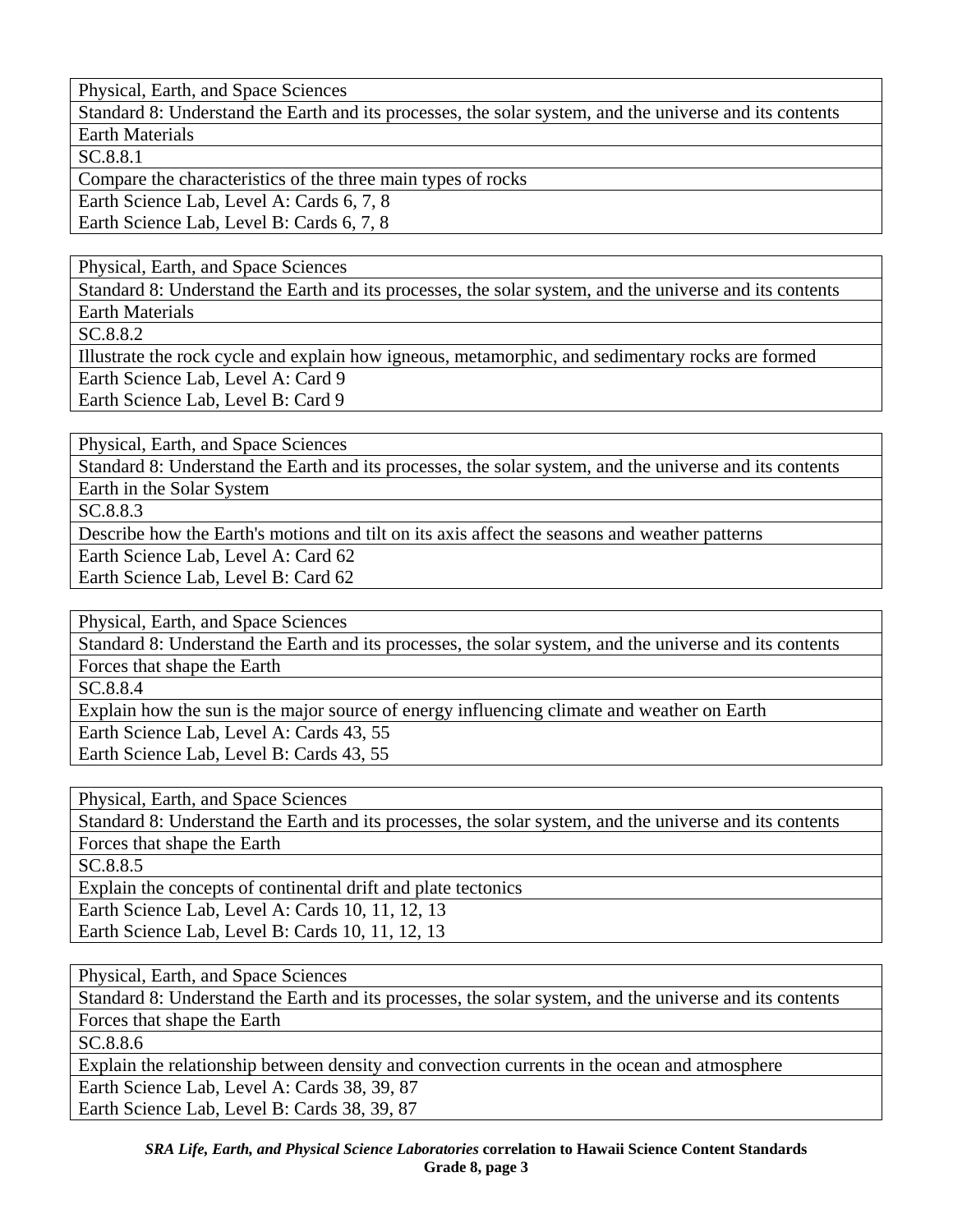Standard 8: Understand the Earth and its processes, the solar system, and the universe and its contents Forces that shape the Earth

SC.8.8.7

Describe the physical characteristics of oceans

Earth Science Lab, Level A: Cards 87, 88

Earth Science Lab, Level B: Cards 87, 88

Physical, Earth, and Space Sciences

Standard 8: Understand the Earth and its processes, the solar system, and the universe and its contents The Universe

SC.8.8.8

Describe the composition of objects in the galaxy

Earth Science Lab, Level A: Card 77

Earth Science Lab, Level B: Card 77

Physical, Earth, and Space Sciences

Standard 8: Understand the Earth and its processes, the solar system, and the universe and its contents The Universe

SC.8.8.9

Explain the predictable motions of the Earth and moon

Earth Science Lab, Level A: Cards 62, 63, 64, 65

Earth Science Lab, Level B: Cards 62, 63, 64, 65

Physical, Earth, and Space Sciences

Standard 8: Understand the Earth and its processes, the solar system, and the universe and its contents The Universe

SC.8.8.10

Compare the characteristics and movement patterns of the planets in our solar system Earth Science Lab, Level A: Cards 68, 69, 70, 71, 72, 73 Earth Science Lab, Level B: Cards 68, 69, 70, 71, 72, 73

Physical, Earth, and Space Sciences

Standard 8: Understand the Earth and its processes, the solar system, and the universe and its contents The Universe

SC.8.8.11

Describe the major components of the universe

Earth Science Lab, Level A: Cards 74, 75, 76, 77, 78 Earth Science Lab, Level B: Cards 74, 75, 76, 77, 78